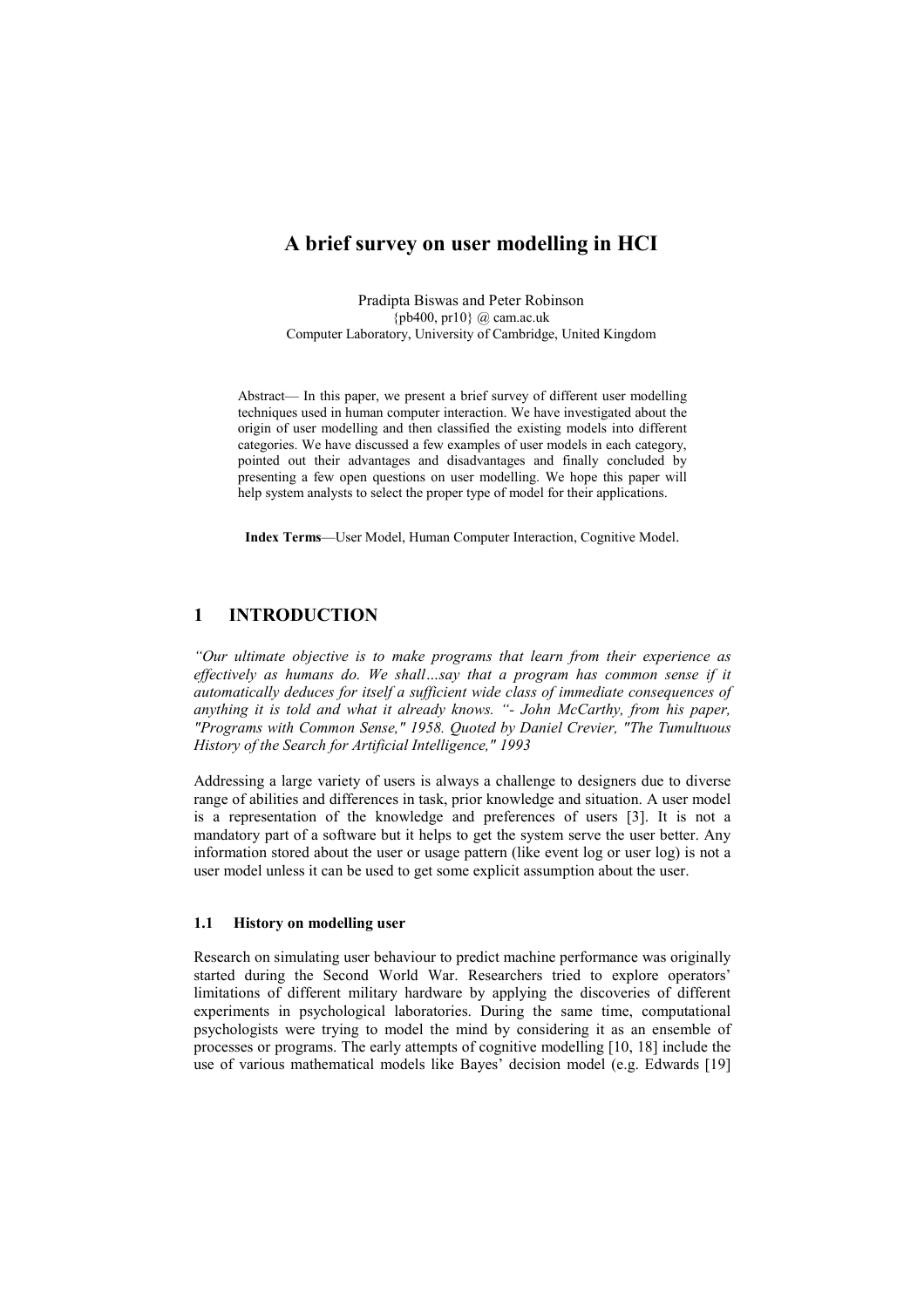probabilistic information processor) or Shanon's information theory. McCulloch and Pitts' model of neuron and subsequent models of neural networks, Marrs model of vision are a few examples of influential works in this discipline. Boden [10] presents a detailed discussion of such computational mental models. In the late 70s, as interactive computer systems became cheaper and accessible to more people, modelling human computer interaction (HCI) also gained much attention. However, models like Hick's law [29] (used for predicting visual search time) or Fitts' law [21] (used for prediction of movement time) were individually not enough to simulate a whole interaction

The Command Language Grammar [45] developed by Moran at Xerox Parc could be considered as the first HCI model. It took a top-down approach to decompose an interaction task and gave a conceptual view of the interface before its implementation. However it completely ignored the human aspect of the interaction and did not model the capabilities and limitations of users. Card, Moran and Newell's Model Human Processor (MHP) [15] was an important milestone in modelling HCI since it introduced the concept of simulating HCI from the perspective of users. It gave birth to the GOMS family of models [15, 33] that are still the most popular modelling tools in HCI.

Outside the domain of HCI, recent researches on cognitive modelling address a wide range of topics such as investigating mental processes for new idea generation [65], speech perception [63], bilingualism [43], knowledge representation, learning [26] and so on. However the domain of cognitive modelling is currently overwhelmed by the cognitive architectures and models developed using them. This kind of models does not only work for HCI but also aims to establish a unified theory of cognition. These types of models originated from the earlier work of computational psychologists. Allen Newell [47] pioneered the idea of unifying existing theories in cognition in his famous paper "You can't play 20 questions with nature and win" at the 1972 Carnegie Symposium. Since then, a plethora of systems have been developed that are termed as cognitive architectures and they simulate the results of different experiments in psychological laboratories. Since these models are capable (or at least demanded to be capable) of simulating any type of user behaviour, they are also often used to simulate the behaviour of users while interacting with a computer. Gray and colleagues [25] assert that cognitive architectures ensure the development of consistent models over a range of behavioural phenomena due to their rigorous theoretical basis.

So there are two main approaches of user modelling: the GOMS family of models was developed only for HCI while the models involving cognitive architectures took a more detailed view of human cognition. Based on the accuracy, detail and completeness of these models, Kieras classified them as low fidelity and high fidelity models respectively [40]. These two types of model can be roughly mapped to two different types of knowledge representation. The GOMS family of models is based on goal-action pairs and corresponds to the Sequence/Method representation while cognitive architectures aim to represent the users' mental model [16]. The Sequence/Method representation assumes that all interactions consist of a sequence of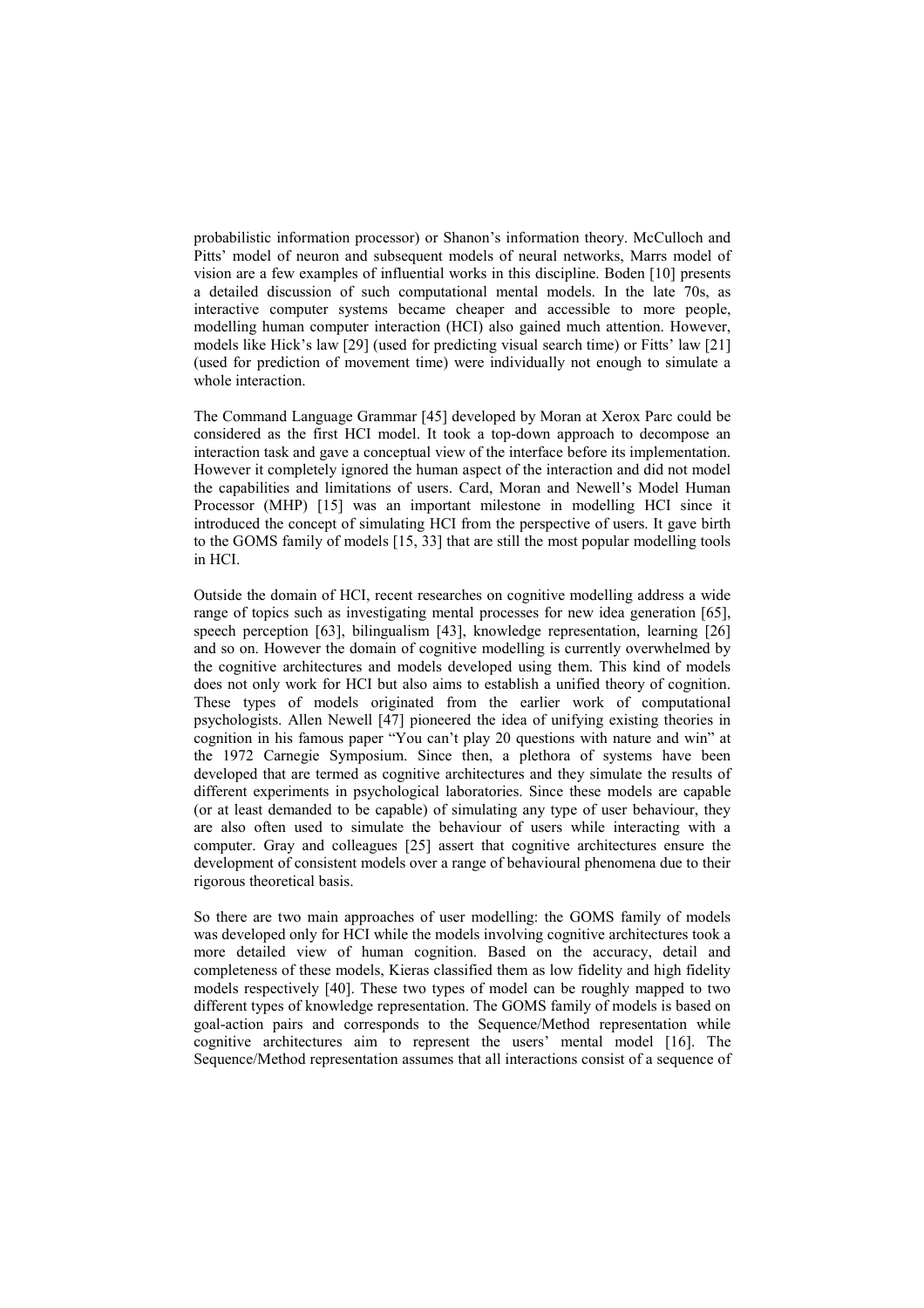operations or generalized methods, while the mental model representation assumes that users have an underlying model of the whole system.

There is a third kind of model in HCI that evaluates an interface by predicting users' expectations, rather than their performance (e.g. Task Action Language [56], Task Action Grammar [53] etc.). These models represent an interaction by using formal grammar where each action is modelled by a sentence. They can be used to compare users' performance based on standard sentence complexity measures; however, they have not yet been used and tested as extensively as users' behaviour simulator [16].

In the following sub sections, we briefly describe these different types of user models. Then, we present a critical review of the existing models and conclude by highlighting a few open questions in user modelling.

# 2 THE MODELS

#### 2.1 The GOMS family of models

GOMS stands for Goals, Operators, Method and Selection. It was inspired by the GPS system [48] developed by Newell. It assumes that people interact with a computer to achieve a goal by selecting a method, which consists of a sequence of basic operations. The GOMS model enables a designer to simulate the sequence of actions of a user while undertaking a task by decomposing the task into goals and sub goals. There exist many variations of the original GOMS model. The KLM model [15] simplifies the GOMS model by eliminating the goals, methods, and selection rules, leaving only six primitive operators. They are:

- 1) pressing a key,
- 2) moving the pointing device to a specific location,
- 3) making pointer drag movements,
- 4) performing mental preparation,
- 5) moving hands to appropriate locations, and
- 6) waiting for the computer to execute a command.

The durations for each of these six operations have been empirically determined. The task completion time is predicted by the number of times each type of operation must occur to accomplish the task.

Kieras developed a structured language representation of GOMS model, called NGOMSL (Natural GOMS Language) [38]. Originally, it was an attempt to represent the content of a CCT model [34] at a higher level of notation. CCT is a rule-based system developed by Bovair and colleagues [11] to model the knowledge of users of an interactive computer system. In NGOMSL, the methods of the original GOMS model are represented in terms of production rules of the CCT model. Kieras also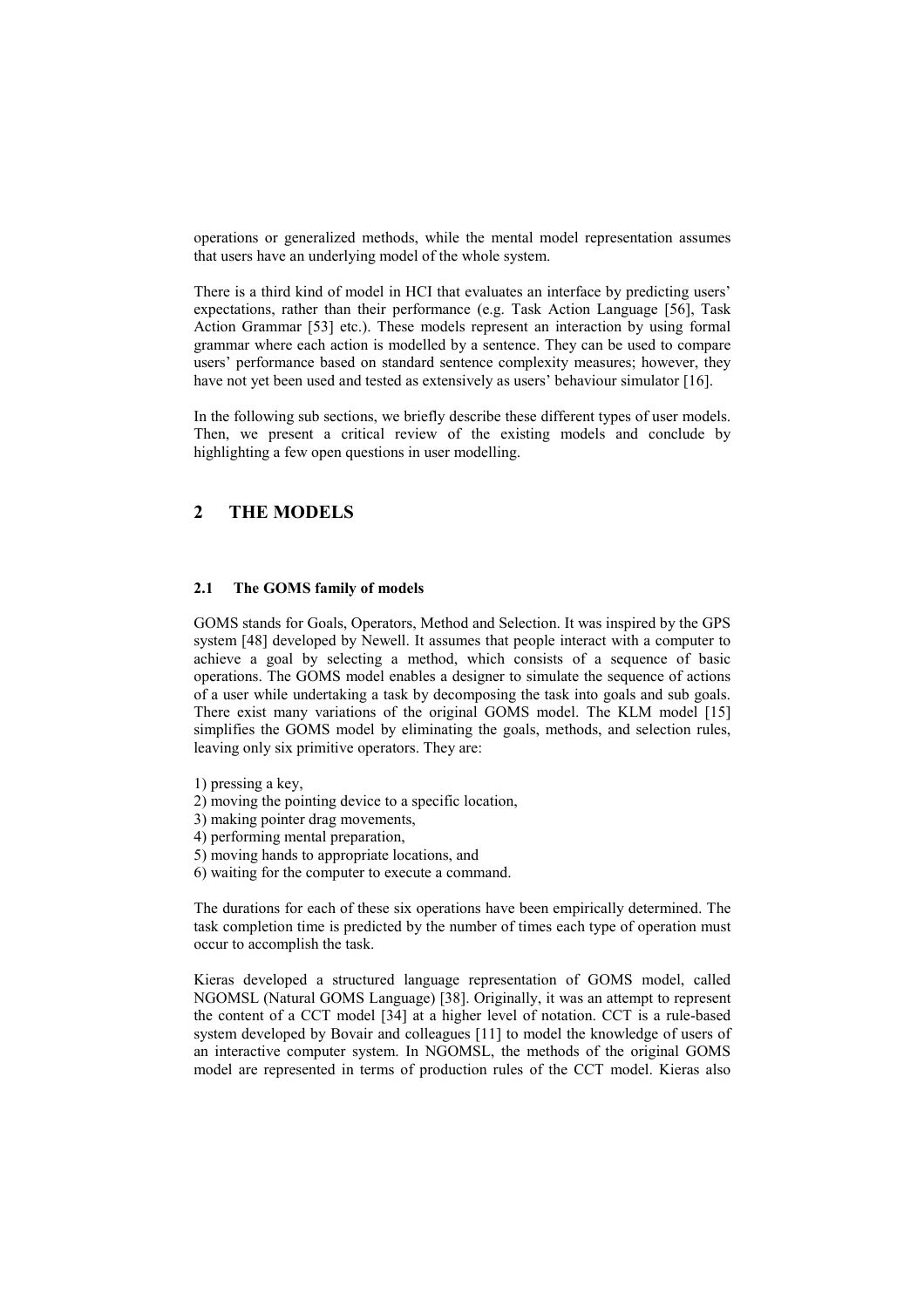developed a modelling tool, GLEAN (GOMS Language Evaluation and Analysis) [37], to execute NGOMSL. It simulates the interaction between a simulated user with a simulated device for undertaking a task.

John and Kieras [33] proposed a new version of the GOMS model, called CPM-GOMS, to explore the parallelism in users' actions. This model decomposes a task into an activity network (instead of a serial stream) of basic operations (as defined by KLM) and predicts the task completion time based on the Critical Path Method.

### 2.2 Cognitive Architectures

Allen Newell developed the Soar architecture [49] as a possible candidate for his unified theories of cognition. According to Newell [49] and Johnson-Laird [35], the vast variety of human response functions for different stimuli in the environment can only be explained by a symbolic system. So the Soar system models human cognition as a production-rule based system and any task is carried out by a search in a problem space. The heart of the Soar system is its chunking mechanism. Chunking is "a way of converting goal-based problem solving into accessible long-term memory (productions)" [49]. It operates in the following way. During a problem-solving task, whenever the system cannot determine a single operator for achieving a task and thus cannot move to a new state, an impasse is said to occur. An impasse models a situation where a user does not have sufficient knowledge to carry out a task. At this stage Soar explores all possible operators and selects the one that brings it nearest to the goal. It then learns a rule that can solve a similar situation in future. Laird and colleagues [41] successfully explained the power law of practice through the chunking mechanism.

However, there are certain aspects of human cognition (like perception, recognition, motor action) that can better be explained by a connectionist approach than a symbolic one [52]. It is believed that initially conscious processes control our responses to any situation while after sufficient practice, automatic processes are in charge for the same set of responses [28]. Lallement and Alexandre [42] have classified all cognitive processes into synthetic or analytical processes. Synthetic operations are concerned with low-level, non-decomposable, unconscious, perceptual tasks. In contrast, analytical operations signify high level, conscious, decomposable, reasoning tasks. From the modelling point of view, synthetic operations can be mapped on to connectionist models while analytic operations correspond to symbolic models. Considering these facts, the ACT-R system [1] does not follow the pure symbolic modelling strategy of the Soar, rather it was developed as a hybrid model, which has both symbolic and sub symbolic levels of processing. At the symbolic level, ACT-R operates as a rule based system. It divides the long-term memory into declarative and procedural memory. Declarative memory is used to store facts in the form of 'chunks' and the procedural memory stores production rules. The system works to achieve a goal by firing appropriate productions from the production memory and retrieving relevant facts from the declarative memory. However the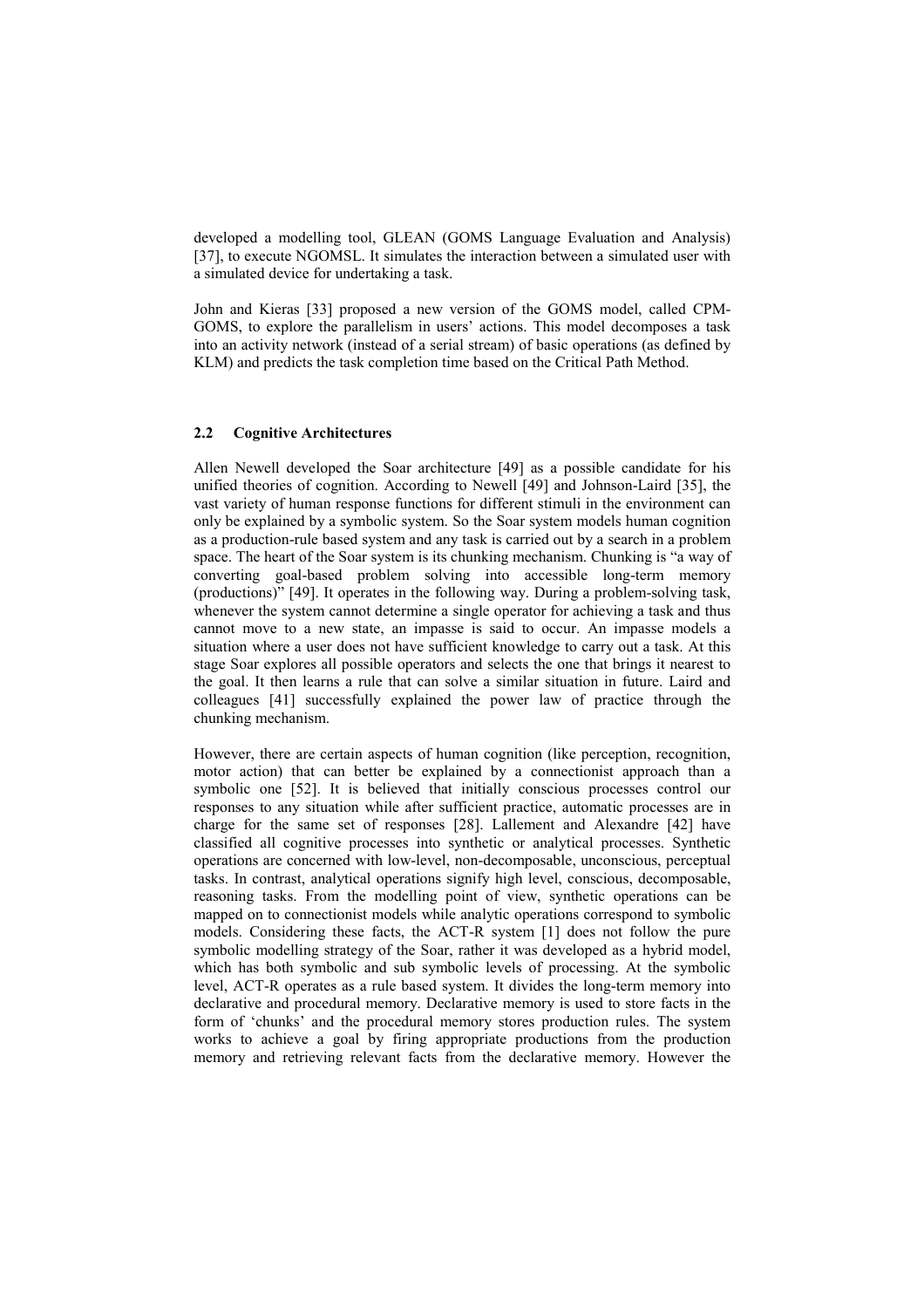variability of human behaviour is modelled at the sub-symbolic level. The long-term memory is implemented as a semantic network. Calculation of the retrieval time of a fact and conflict resolution among rules is done based on the activation values of the nodes and links of the semantic network.

The EPIC (Executive-Process/Interactive Control) [38] architecture pioneers to incorporate separate perception and motor behaviour modules in a cognitive architecture. It mainly concentrates on modelling the capability of simultaneous multiple task performance of users. It also inspired the ACT-R architecture to install separate perception and motor modules and developing the ACT-R/PM system. A few examples of their usage in HCI are the modelling of menu searching and icon searching tasks.

The CORE system (Constraint-based Optimizing Reasoning Engine) [20, 32, 64] takes a different approach to model cognition. Instead of a rule-based system, it models cognition as a set of constraints and an objective function. Constraints are specified in terms of the relationship between events in the environment, tasks and psychological processes. Unlike the other systems, it does not execute a task hierarchy; rather prediction is obtained by solving a constraint satisfaction problem. The objective function of the problem can be tuned to simulate the flexibility in human behaviour.

There exist additional cognitive architectures (like Interactive Cognitive Subsystems [2], Apex, DUAL, CLARION [17] etc.), but they are not yet as extensively used as the previously discussed systems.

## 2.3 Grammar-based models

The grammar based model (like Task action grammar [53] and Task action language[56]) simulates an interaction in the form of grammatical rules. As for example, Task Action Language models

- Operations by Terminal symbols
- Interaction by a Set of rules
- Knowledge by Sentences

This type of modelling is quite useful to compare different interaction techniques. However, they are more relevant to model knowledge and competence of a user than performance.

## 2.4 Application Specific Models

A lot of works has been done on user modelling for developing customizable applications. These models have the following generic structure (Figure 1). They maintain a user profile and use different types of AI systems to predict performance.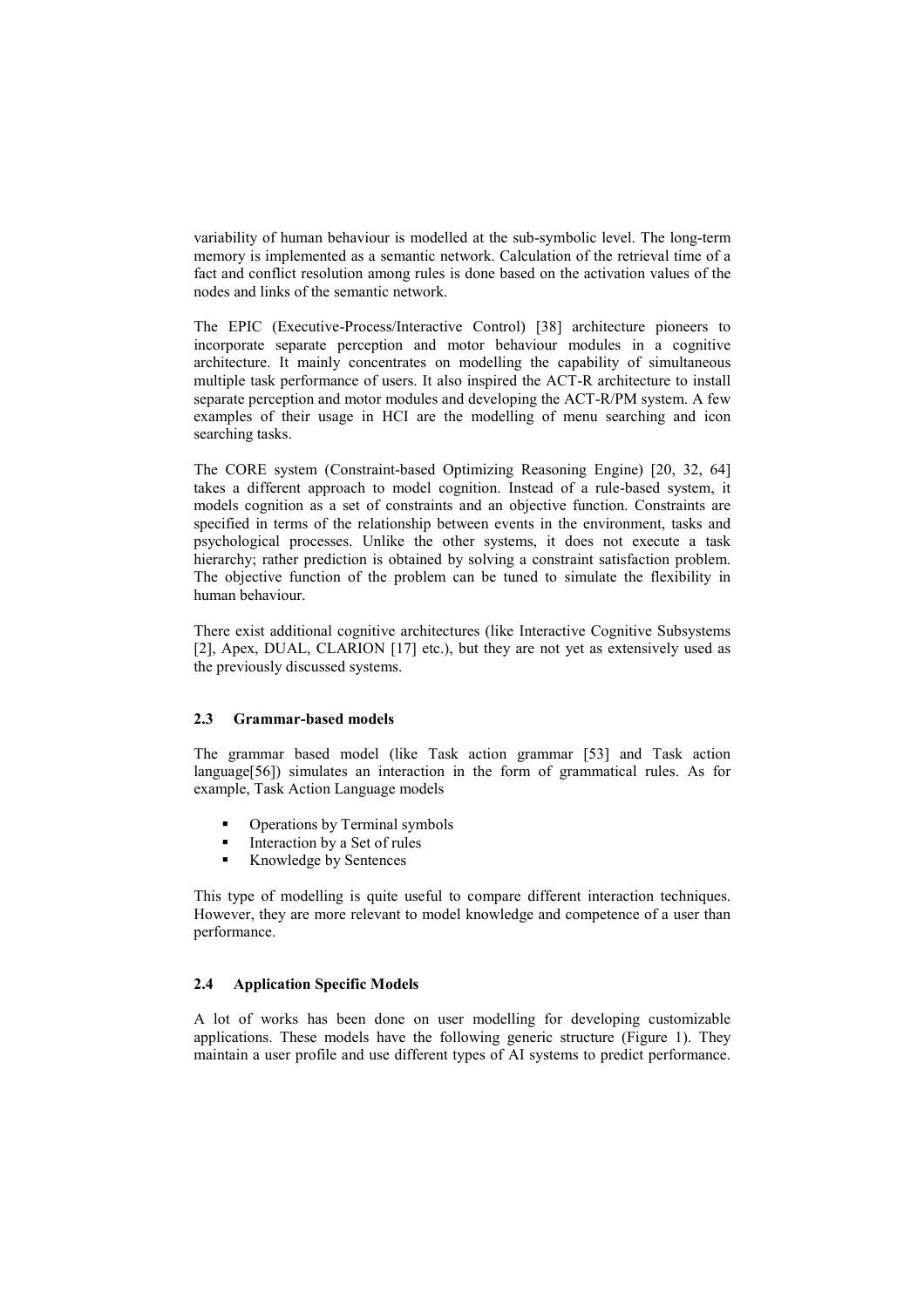These type of models are particularly popular in online adaptable systems (like personalized search engines or portals). We discuss a few more examples besides online systems in the next sub-section.

The Generative User Model [46] is developed for personalized information retrieval. In this model user given query words are related to user's mental state and retrieved object using latent probabilistic variables. Norcio [51] used fuzzy logic to classify users of an intelligent tutoring system. The fuzzy groups are used to derive certain characteristic of the user and thus deriving new rules for each class of users. Norcio and Chen [50] also used an artificial neural network for the same purpose as their previous work [51]. The user's characteristic is stored as user image and neural networks are used as pattern associates or pattern classifiers to get user's knowledge, detect user's goal etc. Lumiere convenience project [31] used influence diagram in modeling users. Lumiere project is the background theory of the Office Assistant shipped with Microsoft Office application. The influence diagram models the relationships among users' needs, goals, user background etc. However all these models are developed by keeping only a single application in mind and so they are hardly usable to model human performance in general.



Figure 1. Application Specific User Models

# 3 REVIEW

The GOMS family of models is mainly suitable for modelling the optimal behaviour (skilled-behaviour) of users [33]. These models assume that for each instance of a task execution, the goal and the plan of a user are determined before the execution is started. During execution of a task, a novice or intermittent user may not have a fixed plan beforehand and can even change goals (or subgoals) during execution of the task. Even expert users do not follow a fixed sequence of actions every time. So the assumptions of the GOMS model do not hold true for many real-life interactions. In actuality, these models do not have probabilistic components beyond the feature of selecting the execution time of primitive operators from a statistical distribution in order to model the uncertainty involved in the sub-optimal behaviour of users. As it fails to model the sub-optimal behaviour, it cannot be used to predict the occurrences of different errors during interaction. These problems are common for any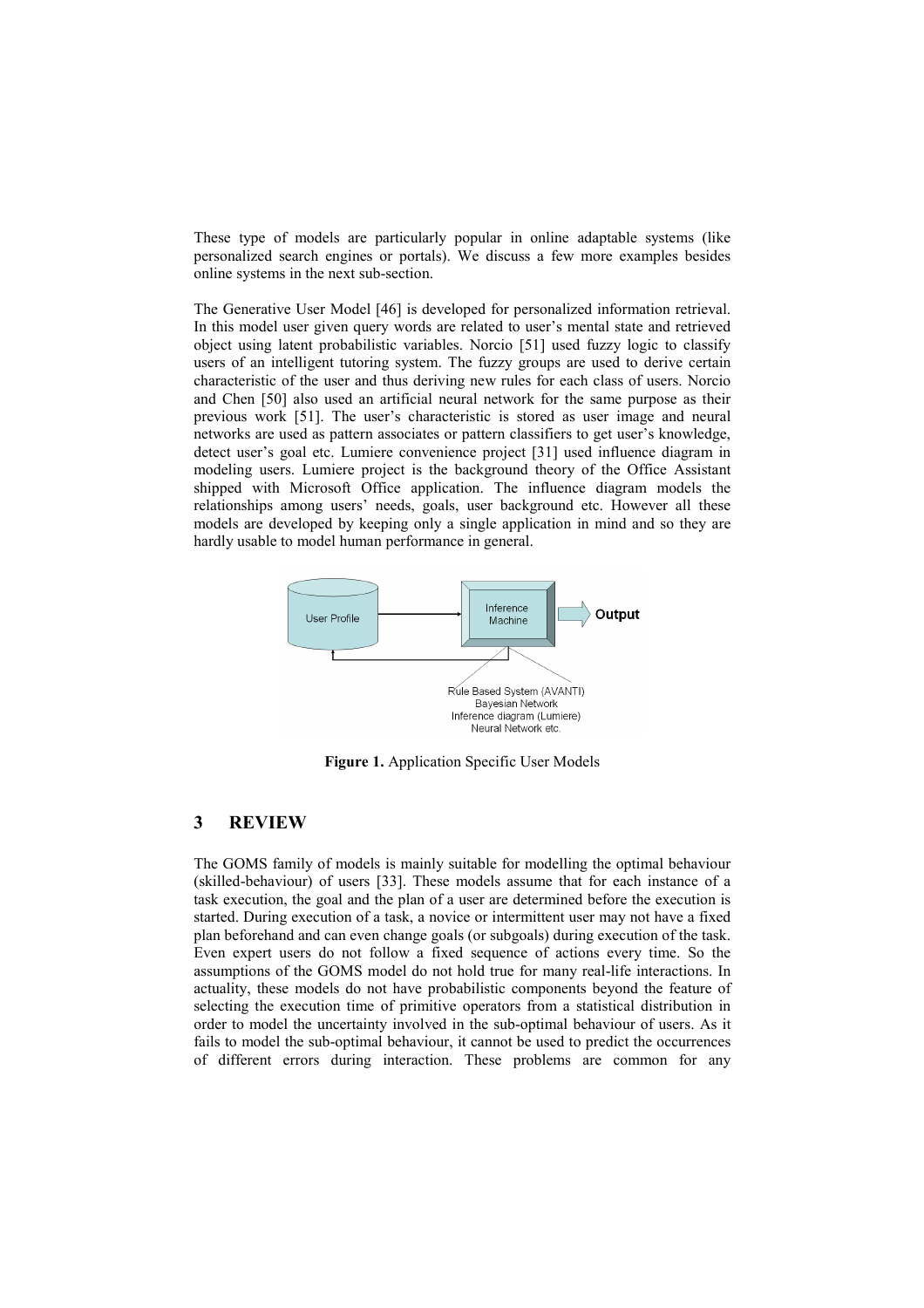Sequence/Method representations since these ways of representations overlook the underlying mental models of users [16].

On the other hand, cognitive architectures model the uncertainty of human behaviour in detail but they are not easily accessible to non-psychologists and this causes problem as interface designers are rarely psychologist as well. For example, the ACT-R architecture models the content of a long-term memory in the form of a semantic network, but it is very difficult for an interface designer to develop a semantic network of the related concepts of a moderately complex interface. Developing a sequence of production rules for Soar or a set of constraints for CORE is equally difficult. The problem in usability issues of cognitive architectures is also supported by the development of the X-PRT system [64] for the CORE architecture. Additionally, Kieras has shown that a high fidelity model cannot always outperform a low fidelity one though it is expected to do so [40].

Researchers have already attempted to combine the GOMS family of models and cognitive architectures to develop more usable and accurate models. Salvucci and Lee [59] have developed the ACT-Simple model by translating basic GOMS operations (like move-hand, move mouse, press key) into ACT-R production rules. However they do not model the 'think' operator in detail, which corresponds to the thinking action of users and differentiates novices from experts. The model works well in predicting expert performance but does not work for novices. Blandford and colleagues [9] implemented the Programmable User Model (PUM) [66] by using the Soar architecture. They developed a program, STILE (Soar Translation from Instruction Language made Easy), to convert the PUM Instruction Language into Soar productions. However, this approach also demands good knowledge of Soar on the part of an interface designer. Later, the PUM team identified additional problems with runnable user models and they are now investigating abstract mathematical models [12]. There also exist some application-specific models that combine GOMS models with a cognitive architecture. As for example, Gray and Sabnani [24] combined GOMS with ACT-R to model a VCR programming task, while Peck and John [54] used Soar to model interaction with a help-browser, which ultimately turned out to be a GOMS model.

Another problem of existing modelling approaches stems from issues related to disability. There is not much reported work on systematic modelling of assistive interfaces. McMillan [44] felt the need to use HCI models to unify different research streams in assistive technology, but his work aimed to model the system rather than the user. The AVANTI project [61, 62] modelled an assistive interface for a web browser based on static and dynamic characteristics of users. The interface is initialised according to static characteristics (e.g. age, expertise etc.) of the user. During interaction, the interface adapts itself based on dynamic characteristics (e.g. idle time, error rate etc.) of the user. This model does not address the basic perceptual, cognitive and motor behaviour of users and so it is hard to generalize to other applications. Keates and colleagues [36] measured the difference between able-bodied and motor-impaired users with respect to the Model Human Processor (MHP) [15] and motor-impaired users were found to have a greater motor action time than their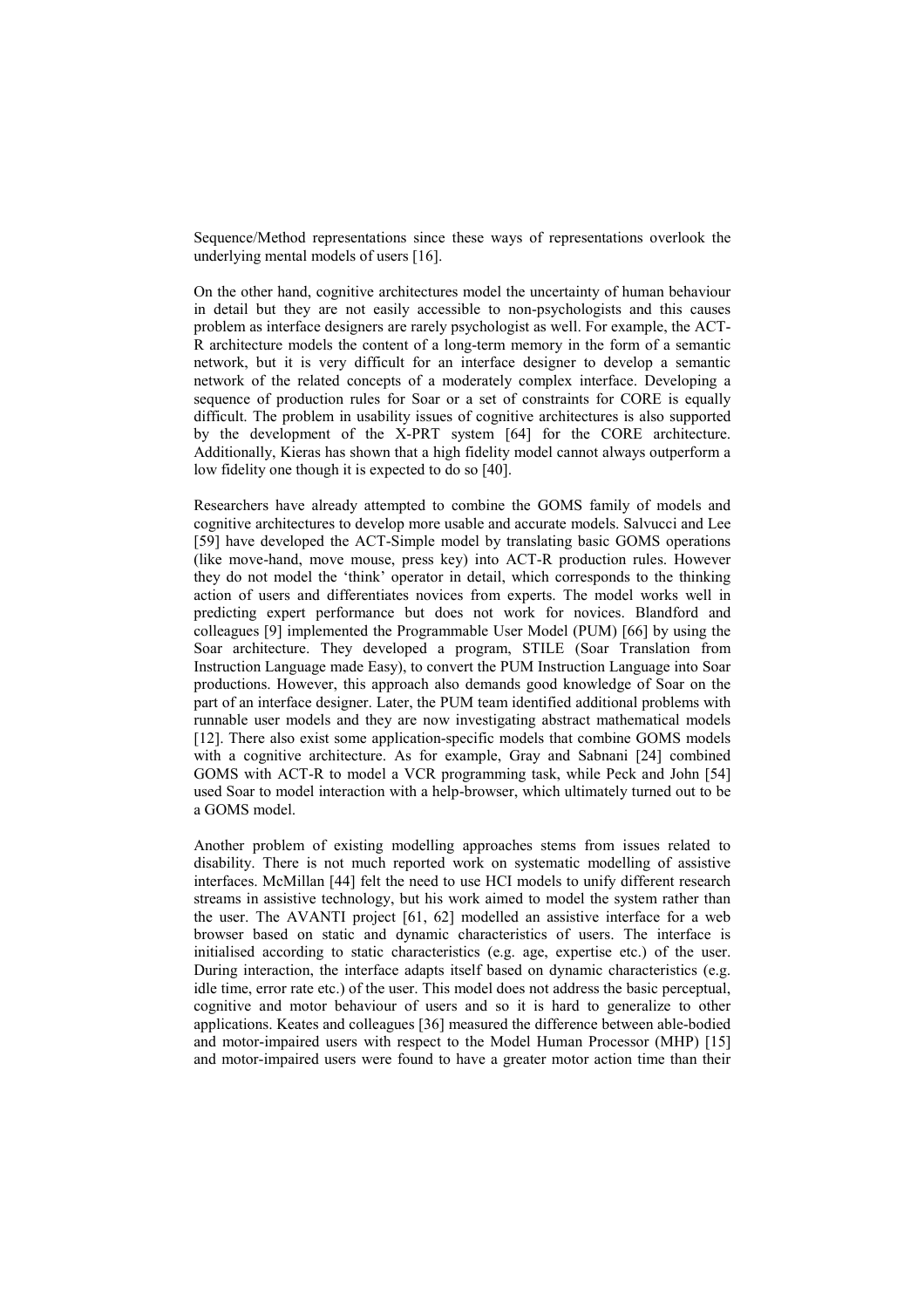able-bodied counterparts. The finding is obviously important, but the KLM model itself is too primitive to use. Our previous user model [8] also took a more generalized approach than the AVANTI project. It broke down the task of user modelling into several steps that included clustering users based on their physical and cognitive ability, customizing interfaces based on user characteristics and logging user interactions to update the model itself. However the objective of this model was to design adaptable interfaces and not to simulate users' performance.

## Our work

In our current research, we address some of the current problems of user modelling by developing a simulator inspired by Model Human Processor [15]. The simulator embodies both the internal state of a computer application and also the perceptual, cognitive and motor processes of its user. It takes a task definition and locations of different objects in an interface as input. It then predicts possible eye movements and cursor paths on the screen and uses these to predict task completion times. It consists of a perception model, a cognitive model and a motor-behaviour model. The models are parameterized to represent different physical abilities, levels of skill and input devices.

The perception model [6] simulates the phenomena of visual perception (like focussing and shifting attention). It can also simulate the effects of different visual impairments (e.g.: wet and dry Maccular Degeneration, Diabetic Retinopathy, Tunnel Vision etc.) on interaction. We have investigated eye gaze patterns of able-bodied users as well as people with visual impairment and our model can predict the visual search time and eye gaze pattern of able-bodied people and a few types of visuallyimpaired users with statistically significant accuracy.

The cognitive model [5] simulates expert performance by using CPM-GOMS model [33]. It can also simulate performance of novices by using a dual-space model [57].

The motor-behaviour model [7] is developed by statistical analysis of cursor traces from motor-impaired users. As part of the model, we also develop a new scale of characterizing the extent of disability of users by measuring their grip strength, which was not earlier possible by using clinical scales [60].

These models do not need knowledge of psychology or programming to operate. They have graphical user interfaces to provide input parameters and showing output of simulation. The main contributions of our work are

1. Identification and calibration of two image processing algorithms to predict points of eye-gaze fixations and the corresponding fixation durations during visual search in a computer screen undertaken by people with and without visual-impairment.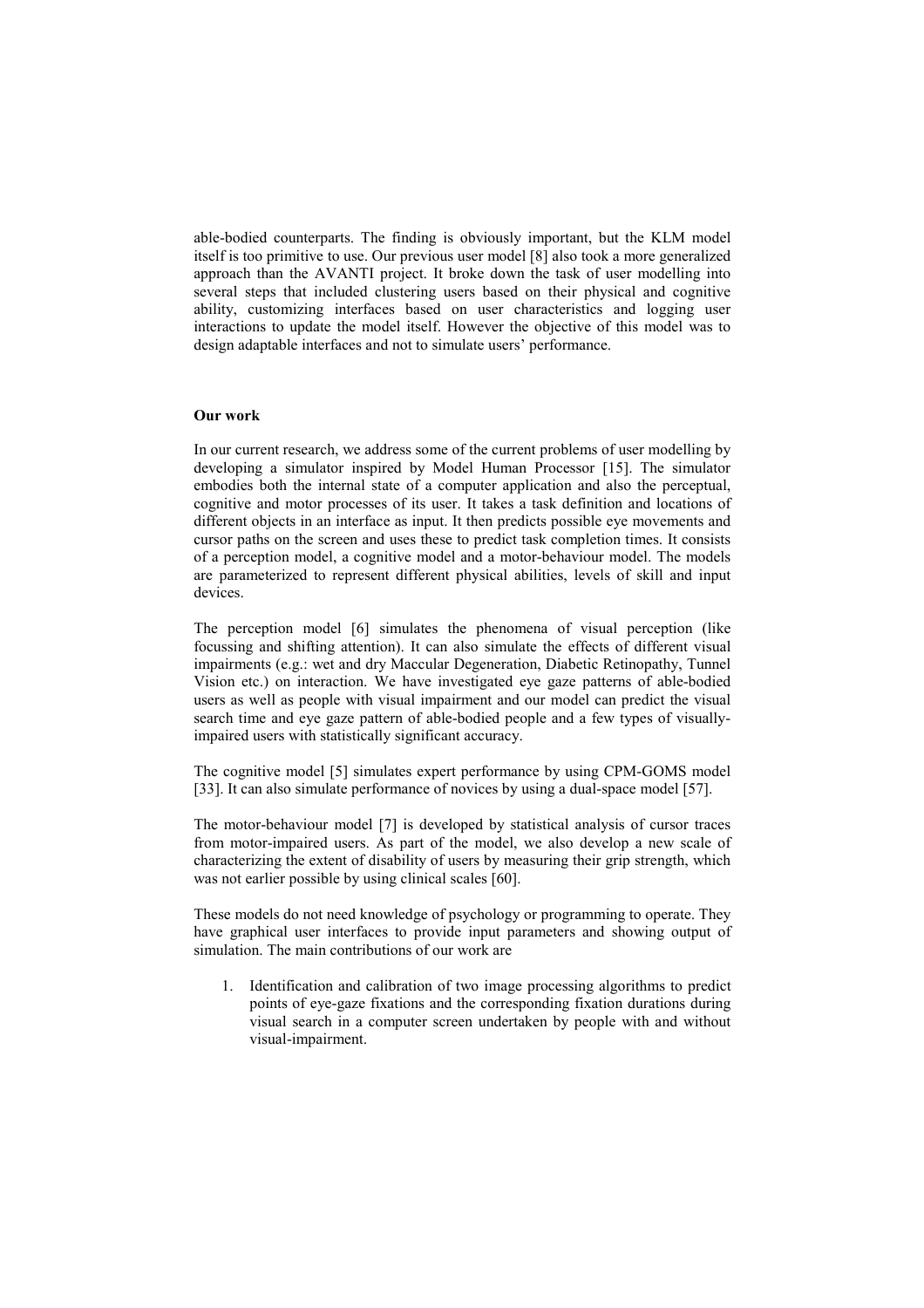- 2. Analysis of eye movement trajectories during visual search in a computer screen and identification of the most probable strategies to predict the actual trajectory.
- 3. Investigation of the effect of hand strength on human-computer interaction.
- 4. Development a statistical model to predict pointing times of motor-impaired computer users based on their hand strength.

Our studies are already being used to design and develop inclusive computer interfaces (e.g. accessible game [55], new assistive interaction technique [4]).

# 4 ISSUES WITH MODELLING

Now we are in a position to discuss modelling from a broader perspective than criticizing individual techniques. In particular we like to discuss the following issues.

## 4.1 Optimum fidelity

In which level of detail, a model should work? At one end, the application specific models simulate component-tasks of an application directly. But they are hard to generalize to another application. The cognitive architectures models basic rules of cognition, but it also made them hard to use. Additionally, each level of modelling introduces an error in prediction and if we drill down many such levels to model an interaction, the errors will only accumulate and make the prediction worse. In contrast, modelling at a higher level may miss detail of interactions between underlying components. Figure 2 presents a classification of human actions based on the duration of their completion. Simulations of each individual band have their own implications and limitations. However the cognitive band is particularly important since models working in this band are technically feasible, experimentally verifiable and practically usable. Research in computational psychology and more recently in cognitive architectures supports this claim.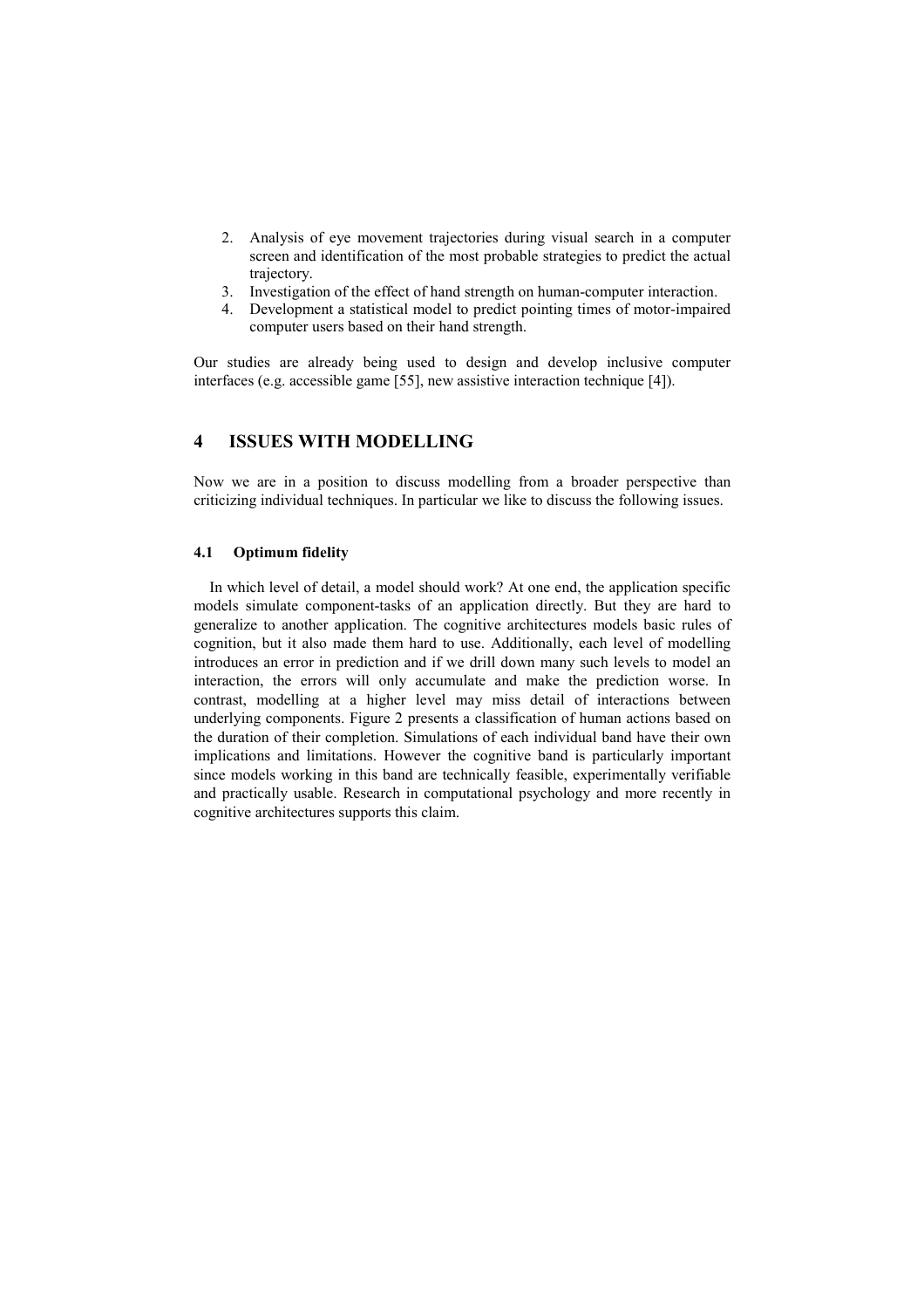| TIME SCALE OF HUMAN ACTION |                |                   |
|----------------------------|----------------|-------------------|
| <b>SCALE</b>               | <b>SYSTEM</b>  | <b>STRATUM</b>    |
| $(\sec)$                   |                |                   |
|                            |                |                   |
| 10 <sup>7</sup>            |                |                   |
| 10 <sup>6</sup>            |                | <b>SOCIAL</b>     |
| 10 <sup>5</sup>            |                |                   |
| 10 <sup>4</sup>            | Task           |                   |
| $10^{3}$                   | Task           | <b>RATIONAL</b>   |
| 10 <sup>2</sup>            | Task           |                   |
| 10 <sup>1</sup>            | Unit Task      |                   |
| 10 <sup>0</sup>            | Operations     | COGNITIVE         |
| $10 - 1$                   | Deliberate Act |                   |
| $10 - 2$                   | Neural Circuit |                   |
| $10 - 3$                   | Neuron         | <b>BIOLOGICAL</b> |
| $10 - 4$                   | Organelle      |                   |

Figure2. Timescale of human action (adapted from [49])

In our opinion, the fidelity of a model should depend upon the application  $-$  do we need the model to explain the underlying mental processes of an interaction or to predict performances of users for comparing two interfaces? In the first case we should go for a high fidelity model while the second case demands an engineering system which is easy to use and comprehend.

## 4.2 What to model

Most user models concentrate on modelling performance, however TAL and TAG challenge this view by modelling knowledge and competence of users. The cognitive architectures can also be used to estimate the amount of information (knowledge) a user needs to remember for an interaction (e.g. number of chunks in working memory). It is particularly important while working with novice or dyslexic users or new interfaces. In those cases, prediction about the amount of knowledge and learning required, effects of previous experience (positive / negative learning) are more important than performance simulation.

#### 4.3 When to model

The final issue is rather philosophical – when should we use models. In other disciplines of science, modelling remains the only opportunity when it is impossible to take direct measurement of an event (like in astronomy or neurology). However, in HCI, a user trial is always theoretically possible and it will give us 'real' data in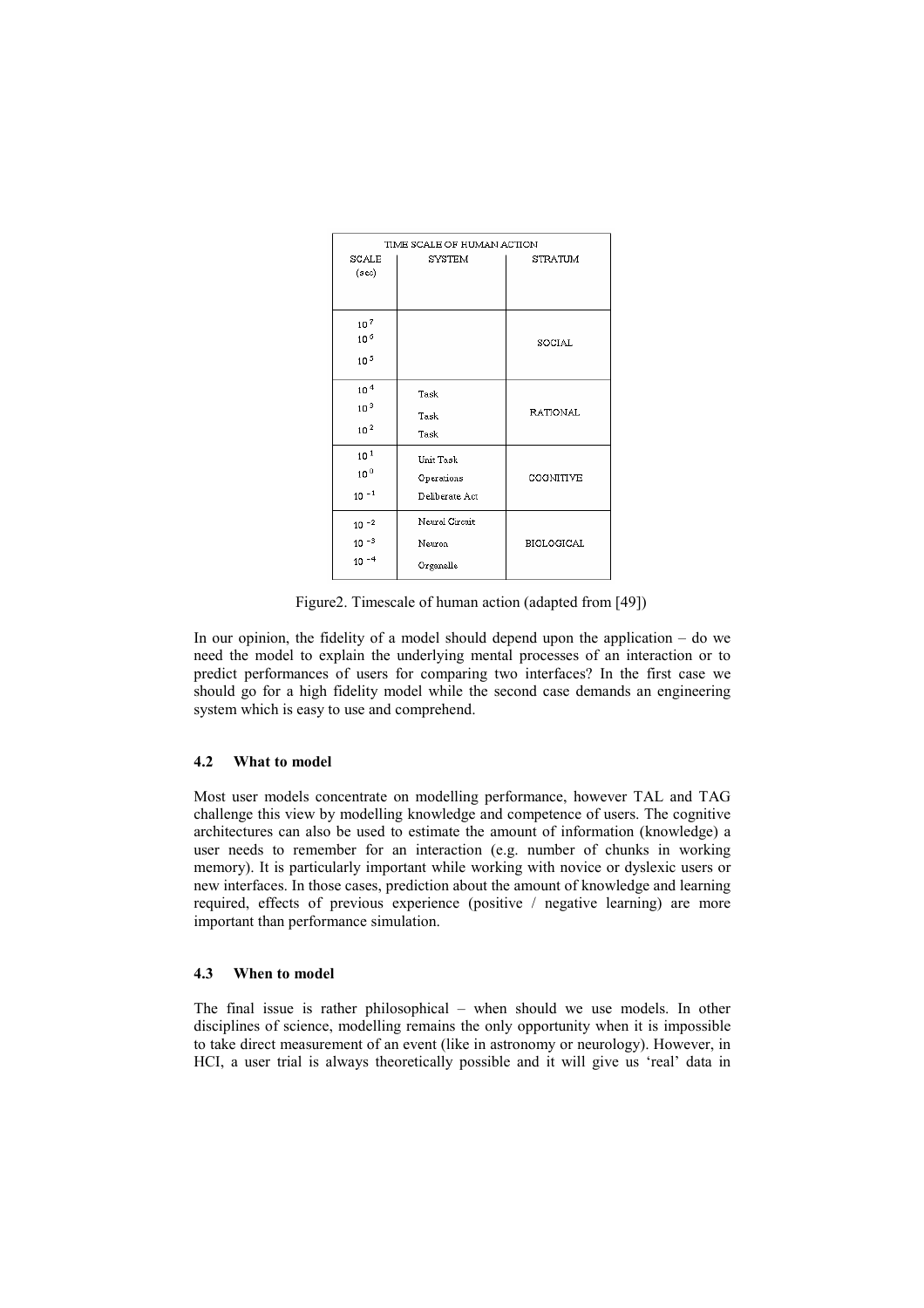contrast to the prediction from a model. However user trials are always expensive in terms of both time and cost. A design evolves through an iteration of prototypes and if each prototype is to be evaluated by a user trial, the whole design process will be slowed down. Buxton [13] has also noted that "While we believe strongly in user testing and iterative design. However, each iteration of a design is expensive. The effective use of such models means that we get the most out of each iteration that we do *implement*". Additionally, user trials are not representative in certain cases, especially for designing inclusive interfaces for people with special needs. A good simulation with profound theoretical foundation can be more useful than a user trial in such cases. Exploratory use of modelling can also help designers to understand the problems and requirement of users, which may not always apparent through user trials or controlled experiments.

# 5 CONCLUSIONS

In this paper, we present a survey on the existing modelling techniques used in HCI. We have classified them into four categories and reviewed their applications. We have also discussed user modelling from a broader perspective. It should be evident that the use of modelling and the type of model to be used depend on many factors like the application, the designers, availability of time and cost for design etc. However, we hope this paper will give system analysts an understanding of different modelling paradigms, which in turn may help them to select the proper type of model for their applications.

# **REFERENCES**

- [1] Anderson J. R. and Lebiere C. "The Atomic Components of Thought." Hillsdale, NJ, USA: Lawrence Erlbaum Associates, 1998.
- [2] Barnard P. "The Emotion Research Group Website, MRC Cognition and Brain Sciences Unit." Available at: http://www.mrc-cbu.cam.ac.uk/~philb , Accessed on 1st July, 2007
- [3] Benyon D., Murray D., Applying User Modeling to Human Computer Interaction Design, Artificial Intelligence Review, Volume 7, Numbers 3-4 August 1993, pp. 199 – 225
- [4] Biswas P. and Robinson P., A New Screen Scanning System based on Clustering Screen Objects, Journal of Assistive Technologies, Vol. 2 Issue 3 September 2008, ISSN: 1754-9450
- [5] Biswas P. and Robinson P., Automatic Evaluation of Assistive Interfaces, ACM International Conference on Intelligent User Interfaces (IUI) 2008
- [6] Biswas P. and Robinson P., Modelling Perception using Image Processing Algorithms, Pradipta Biswas, Peter Robinson, 23rd British Computer Society Conference on Human-Computer Interaction (HCI 09)
- [7] Biswas P. and Robinson P., Predicting pointing time from hand strength, Usability & HCI for e-Inclusion, 5th Symposium of the Austrian Computer Society (USAB 2009), LNCS 5889
- [8] Biswas P., Bhattacharyya S. and Samanta D. "User Model To Design Adaptable Interfaces For Motor-Impaired Users." Tencon '05 - IEEE Region 10 Conferences 2005. 1801-1844.
- [9] Blandford A., Butterworthb R. and Curzonb P. "Models of interactive systems: a case study on programmable user modelling." International Journal of Human-Computer Studies 60 (2004): 149- 200.
- [10] Boden M. A., Computer Models of Mind: Computational Approaches in Theoretical Psychology, Cambridge University Press 1985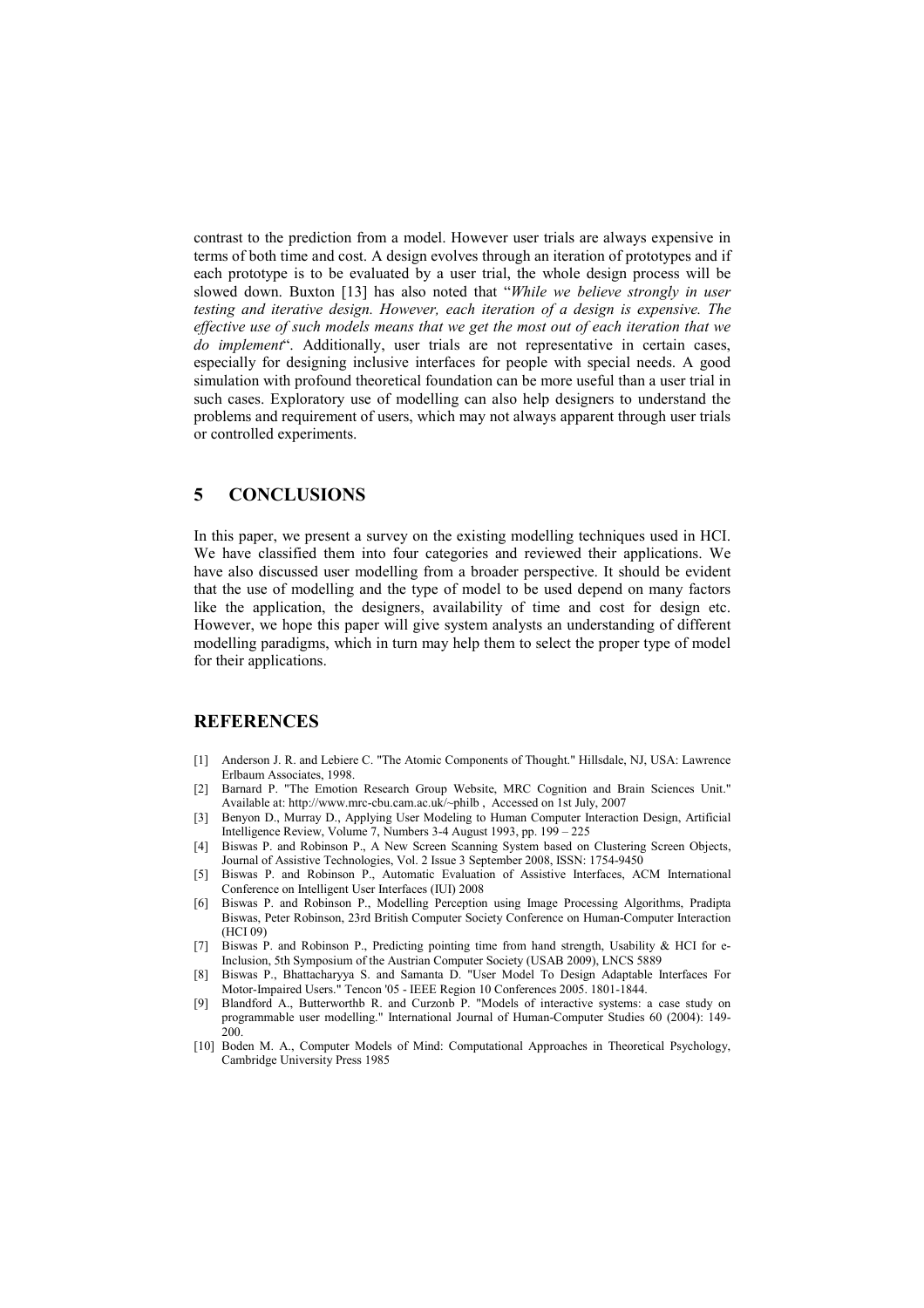- [11] Bovair S., Kieras D. E., and Polson P. G. "The acquisition and performance of text-editing skill: A cognitive complexity analysis." Human-Computer Interaction 5 (1990): 1-48.
- [12] Butterworth R. and Blandford A. "Programmable user models: The story so far." Available at: http://www.cs.mdx.ac.uk/puma/wp8.pdf, Accessed on 30th June, 2007
- [13] Buxton W., Human Input to Computer Systems: Theories, Techniques and Technology, Available at: http://www.billbuxton.com/inputManuscript.html, Accessed on 27th October, 2009
- [14] Byrne M. D. "ACT-R/PM And Menu Selection: Applying A Cognitive Architecture To HCI." International Journal of Human Computer Studies 55 (2001): 41-84.
- [15] Card S., Moran T. and Newell A. "The Psychology of Human-Computer Interaction." Hillsdale, NJ, USA: Lawrence Erlbaum Associates, 1983.
- [16] Carroll J. M. and Olson J.M. "Mental Models In Human-Computer Interaction." Handbook of Human-Computer Interaction Ed. Helander M. Amsterdam, Netherlands: Elsevier Ltd., 1990. 135- 158.
- [17] "Cognitive Architectures." Available at: http://en.wikipedia.org/wiki/Cognitive\_ architecture, Accessed on 1st July, 2007
- [18] Duffy V. G. "Handbook of Digital Human Modeling: Research for Applied Ergonomics and Human Factors Engineering." Boca Raton, FL, USA: CRC Press, 2008.
- [19] Edwards W. D. "Dynamic decision theory and probabilistic information processing." Human Factors 4.2 (1962): 59-73.
- [20] Eng K., Lewis R. L., Tollinger I., Chu A., Howes A. and Vera A. "Generating Automated Predictions of Behavior Strategically Adapted To Specific Performance Objectives." ACM/SIGCHI Conference on Human Factors in Computing Systems 2006. 621-630.
- [21] Fitts P.M. "The Information Capacity of The Human Motor System In Controlling The Amplitude of Movement." Journal of Experimental Psychology 47 (1954): 381-391.
- [22] Gajos K. Z., Wobbrock J. O. and Weld D. S. "Automatically generating user interfaces adapted to users' motor and vision capabilities." ACM symposium on User interface software and technology 2007. 231-240.
- [23] Gan K. C. and Hoffmann E. R. "Geometrical conditions for ballistic and visually controlled movements." Ergonomics 31 (1988): 829-839.
- [24] Gray W. D. and Sabnani H. "Why you can't program your VCR, or, predicting errors and performance with production system models of display-based action." Conference Companion On Human Factors In Computing Systems in ACM/SIGCHI Conference on Human Factors in Computing Systems 1994. 79-80.
- [25] Gray W., Young R.M. and Kirschenbaum S. "Introduction to this special issue on cognitive architectures and human-computer interaction." Human-Computer Interaction 12 (1997): 301-309.
- [26] Griffiths T. L., Kemp C. and Tenenbaum J. B. "Bayesian Models of Inductive Learning." Tutorial at the Annual Meeting of the Cognitive Science Society 2008. 2665
- [27] Gump A., Legare M. and Hunt D. L. "Application of Fitts' Law to individuals with cerebral palsy." Perceptual and Motor Skills 94 (2002): 883-895.
- [28] Hampson P. J. and Moris P. E. "Understanding Cognition." Oxford, UK: Blackwell Publishers Ltd., 1996.
- [29] Hick W.E. "On the rate of gain of information." Journal of Experimental Psychology 4 (1952): 11-26.
- [30] Hornof A. J. and Kieras D. E. "Cognitive Modeling Reveals Menu Search Is Both Random And Systematic." ACM/SIGCHI Conference on Human Factors in Computing Systems 1997. 107-114.
- [31] Horovitz, E. and colleagues, Microsoft Research, The Lumiere Project: Bayesian User Modeling for Inferring the Goals and Needs of Software Users, available at: http://research.microsoft.com/adapt//~horvitz/lumiere.htm
- [32] Howes A., Vera A., Lewis R.L. and Mccurdy, M. "Cognitive Constraint Modeling: A Formal Approach To Reasoning About Behavior." Annual meeting of the Cognitive Science Society Lawrence Erlbaum Associates, 2004.
- [33] John B. E. and Kieras D. "The GOMS Family of User Interface Analysis Techniques: Comparison And Contrast." ACM Transactions On Computer Human Interaction 3 (1996): 320-351.
- [34] Johnson P. "Human Computer Interaction: psychology, task analysis and software engineering." Maidenhead.Maidenhead: Mcgraw Hill Book Company, 1992.
- [35] Johnson-Laird P.A. "The Computer and The Mind." Cambridge, MA, USA: Harvard University Press, 1988.
- [36] Keates S., Clarkson J. and Robinson P. "Investigating The Applicability of User Models For Motion Impaired Users." ACM/SIGACCESS Conference On Computers And Accessibility 2000. 129-136.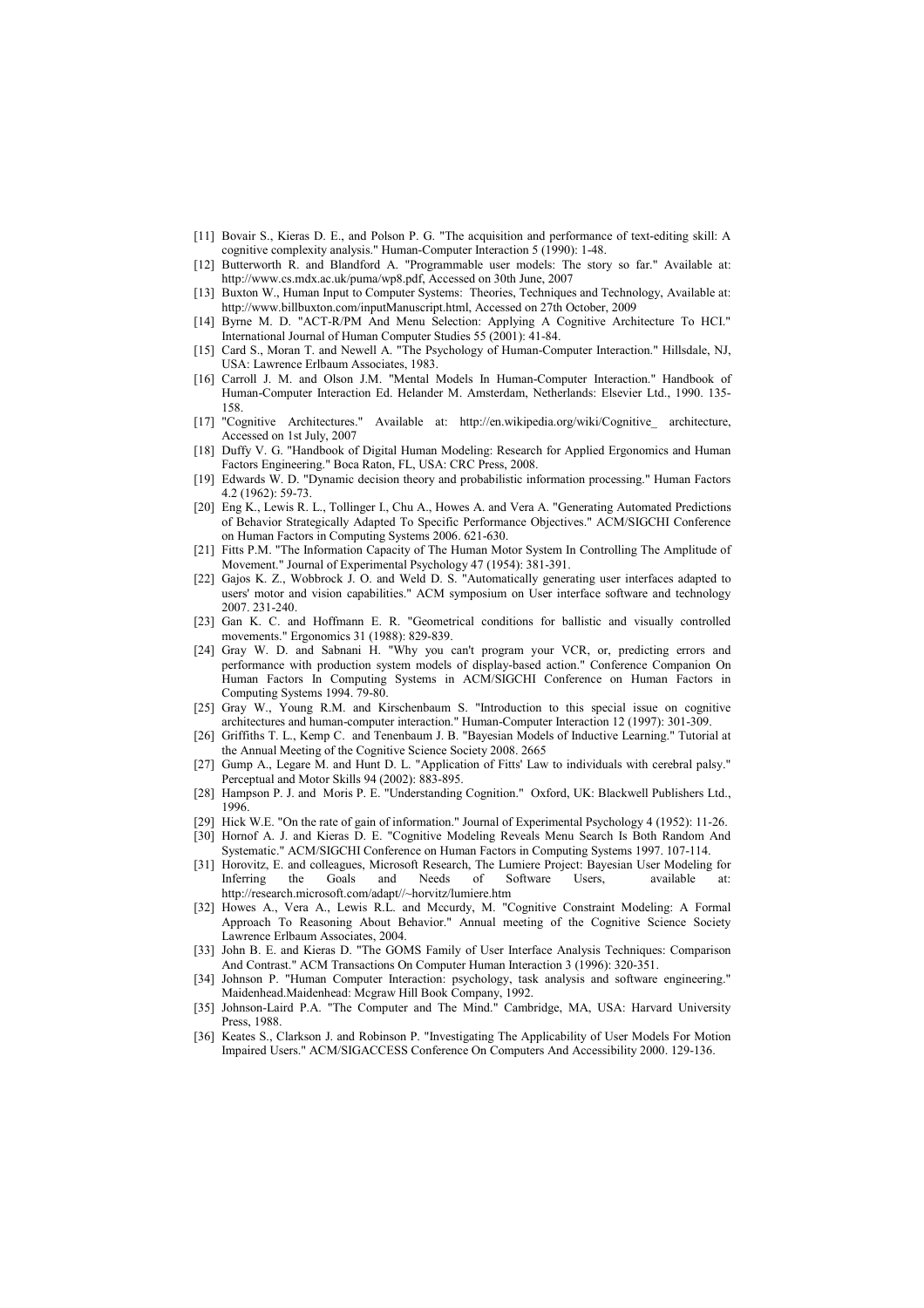- [37] Kieras D. E., Wood S. D., Abotel K. and Hornof A. "GLEAN: A Computer-Based Tool For Rapid GOMS Model Usability Evaluation of User Interface Designs." ACM Symposium On User Interface And Software Technology 1995. 91-100.
- [38] Kieras D., GOMS Modeling of User Interfaces Using NGOMSL, Conference Companion On Human Factors In Computing Systems,Boston, Massachusetts, USA, pp.371-372, 1994
- [39] Kieras D. and Meyer D. E. "An Overview of The EPIC Architecture For Cognition And Performance With Application to Human-Computer Interaction." Human-Computer Interaction 12 (1990): 391- 438.
- [40] Kieras D. E. "Fidelity Issues In Cognitive Architectures For HCI Modelling: Be Careful What You Wish For." International Conference On Human Computer Interaction 2005.
- [41] Laird J.E., Rosenbloom P.S. and Newell A. "Towards chunking as a general learning mechanism." National Conference on Artificial Intelligence at Austin, TX: Morgan 1984. 188-192.
- [42] Lallement Y. and Alexandre F. "Cognitive Aspects of Neurosymbolic Integration." Connectionist-Symbolic Integration Ed. Sun R. and Alexandre F. London, UK: Lawrence Erlbaum Associates, 1997.
- [43] Li P. "Computational Modeling of Bilingualism." Workshop at the Annual. Meeting of the Cognitive Science Society 2006. 2659
- [44] Mcmillan W. W. "Computing For Users with Special Needs And Models of Computer-Human Interaction." ACM/SIGCHI Conference on Human Factors In Computing Systems 1992. 143-148.
- [45] Moran T.P. "Command Language Grammar: A Representation For The User Interface of Interactive Computer Systems." International Journal of Man-Machine Studies 15.1 (1981): 3-50.
- [46] Motomura Y., Yoshida K., Fujimoto K., Generative user models for Adaptive Information Retrieval, Proc. IEEE Conf. on Systems, 2000
- [47] Newell A. "You can't play 20 questions with nature and win." Projective comments on the papers of this symposium. Pittsburgh, Carnegie Mellon University, Department of Computer Science. 1973.
- [48] Newell A. and Simon H. A. "GPS, A Program That Simulates Human Thought." Cambridge, MA, USA: MIT Press, 1995.
- [49] Newell A. "Unified Theories of Cognition." Cambridge, MA, USA: Harvard University Press, 1990.
- [50] Norcio F. and Chen Q., Modeling User's with Neural Architecture, Proc. Intl. Joint Conf. on Neural Networks, 1992. pp. 547-552.
- [51] Norcio F., Adaptive Interfaces: Modelling Tasks and Users, IEEE Trans. Systems, Man, Cybernetics, 19(2) pp. 399-408, 1989.
- [52] Oka N. "Hybrid cognitive model of conscious level processing and unconscious level processing." IEEE International Joint Conference on Neural Networks 1991. 485-490.
- [53] Payne S.J. and Green T.R.G. "Task-Action Grammars: A Model of Mental Representation of Task Languages." Human-Computer Interaction 2 (1986): 93-133.
- [54] Peck V. A. and John B. E. "Browser-Soar: a computational model of a highly interactive task." ACM/SIGCHI conference on Human factors in computing systems 1992. 165-172.
- [55] Phillips N. "Graphical modification for partially sighted gamer accessibility." Computer Laboratory, Tripos Part II project University of Cambridge, 2009.
- [56] Reisner P. "Formal Grammar And Human Factors Design of An Interactive Graphics System." IEEE Transactions On Software Engineering 7 (1981): 229-240.
- [57] Rieman J. and Young R. M. "A dual-space model of iteratively deepening exploratory learning." International Journal of Human-Computer Studies 44 (1996): 743-775.
- [58] Salvucci D. D. "An integrated model of eye movements and visual encoding." Cognitive Systems Research (2001):
- [59] Salvucci D. D. and Lee F. J. "Simple cognitive Modelling in a complex cognitive architecture." ACM/SIGCHI Conference on Human Factors in Computing Systems 2003. 265-272.
- [60] Scholtes V.A. B., Becher J. G., Beelen A. and Lankhorst G. J. "Clinical assessment of spasticity in children with cerebral palsy: a critical review of available instruments." Developmental Medicine and Child Neurology 48 (2006): 64-73.
- [61] Stephanidis C., Paramythis A., Sfyrakis M., Stergiou A., Maou N., Leventis A.,Paparoulis G. and Karagiannidis C. "Adaptable And Adaptive User Interfaces for Disabled Users in the AVANTI Project." Intelligence In Services And Networks, LNCS-1430, Springer-Verlag 1998. 153-166.
- [62] Stephanidis C. and Constantinou P. "Designing Human Computer Interfaces For Quadriplegic People." ACM Transactions On Computer-Human Interaction 10.2 (2003): 87-118.
- [63] Strauss T. J. and Mirman D. and Magnuson J. S. "Speech Perception: Linking Computational Models and Human Data." Tutorial at the Annual Meeting of the Cognitive Science Society 2006. 2669